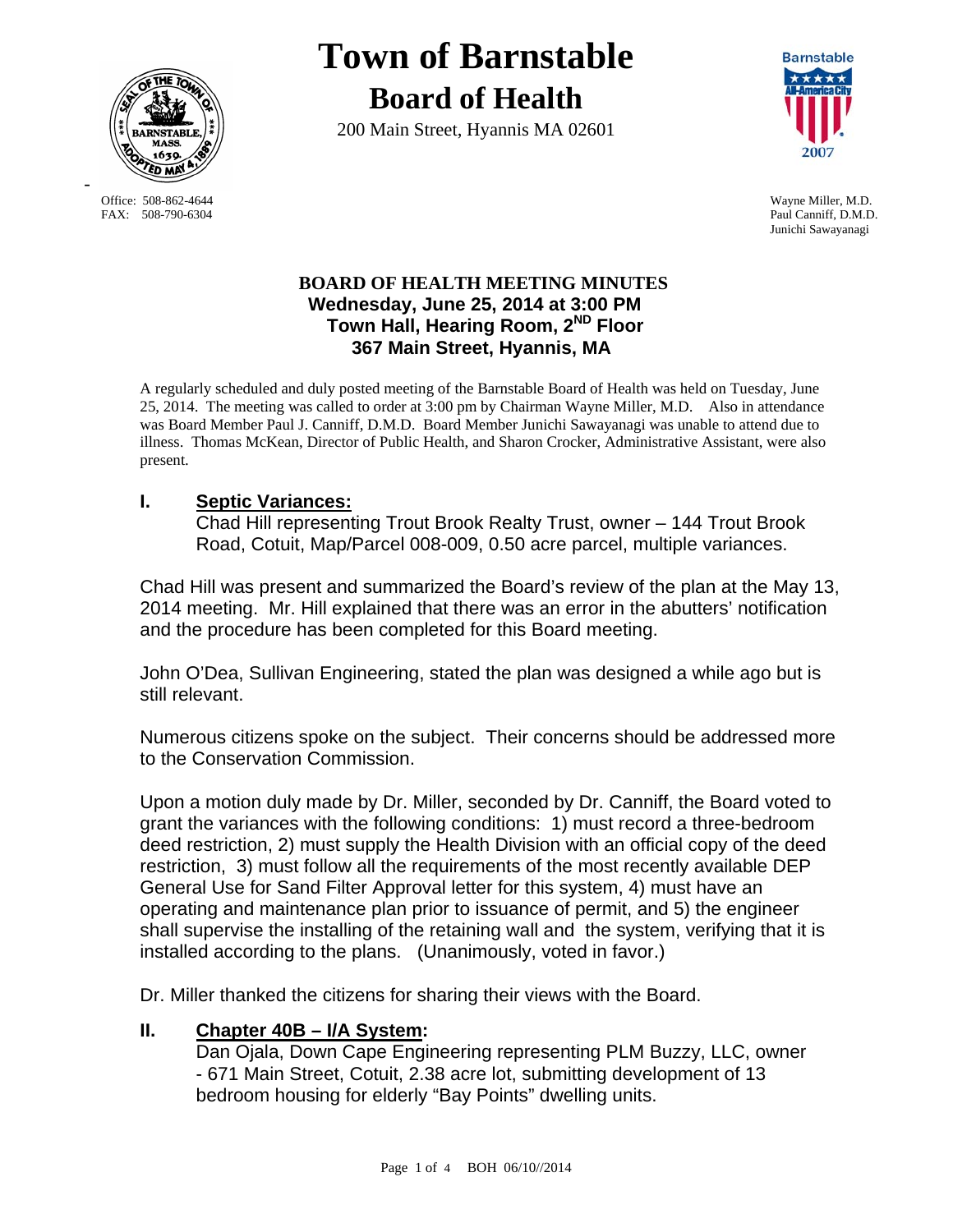Charlie McLaughlin, Assistant Town Attorney. explained that the State has not determined the ownership of the property/40B application. He recommended the Board not vote on this item at this time.

Upon a motion duly made by Dr. Canniff, seconded by Dr. Miller, the Board voted to continue until the applicant is ready and the State has determined the standing (of ownership). (Unanimously, voted in favor.)

## **III. Discussion: Title V – Holding Tank**

Holding Tanks – proposed process for seeking approval, notification of abutters.

The Board discussed changing the parameter of abutters required to be notified specifically for holding tanks. Holding tanks require frequent pumping. Further discussion is needed.

## **IV. Food Variance:**

Jim Carey, Gringo's Restaurant – 577 Main Street, Hyannis, indoor seating with outdoor ambiance.

James Carey stated he currently has three barriers for flying insects: each of the outside doors with screens, air curtains, and the self-closing solid doors in the kitchen, along with an added deterrent of the building's air conditioning. In the kitchen, they have a four foot self-contained insect control lamp.

Removal of the screen doors would leave two levels of protection. It would also make the dining room more welcoming and allow them to stay competitive. The screen door area is where most of accidents occur as in dropped trays, spilt drinks, etc., as it is a heavy traffic area and the doors swing both ways.

Mr. McKean said the Health Division has no objections as long as there are two barriers; using the electronic air curtain - provided it is always turned on, and having the separate doors to the kitchen would cover the essentials.

Dr. Miller said there are other issues, too. If the doors are open to the outside, there can not be any food preparation outside of the kitchen, i.e., bread stations or salad bars. There are repeated problems with establishments not turning on their air curtains.

Jim Carey said he would most likely leave the doors hanging. His air curtains run off the same switch which turns on the TV and the TV is always on when they are open. It was also recommended to devise a two-person reminder procedure which Mr. Carey acknowledged would be done.

Upon a motion duly made by Dr. Canniff, seconded by Dr. Miller, the Board voted to grant the indoor dining without requiring screen doors to the restaurant with the following conditions: 1) the variance is non-transferable to any other operator at this location, 2) no food storage or food preparation outside of the kitchen while the doors to outside are open, 3) the air curtain must stay on when doorways are open to outdoors and 4) the variance letter must be posted next to the food permit. This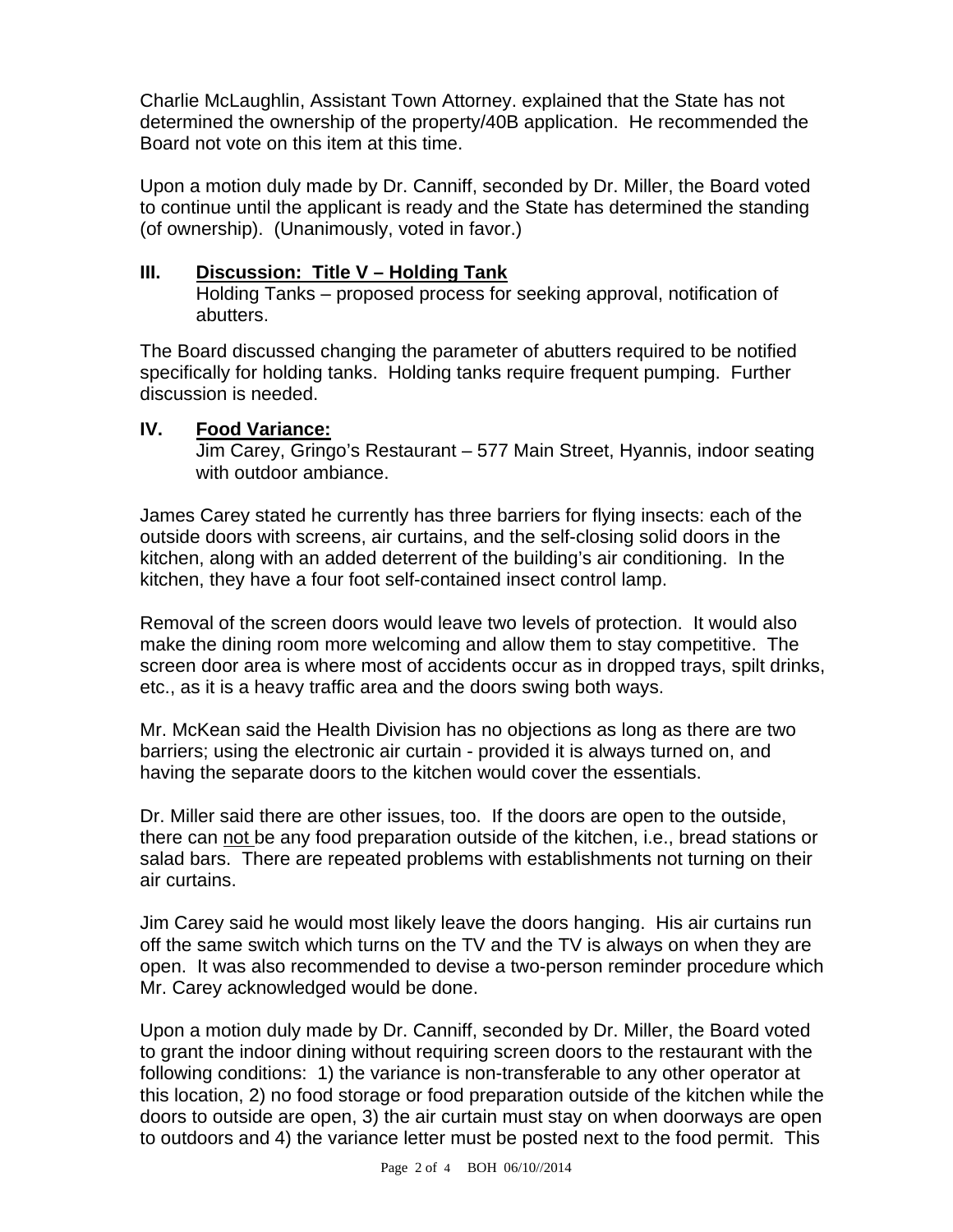variance is contingent on the air curtain being on any time the restaurant is operating with the outside doors open and failure to do so will be reason for revocation of the variance. (Unanimously, voted in favor.)

## **V. Food – Temporary Food Event:**

Charlene Colon representing Outdoor Summer Bridal Show on the Hyannis Green, on Sunday, June 29, 2014 to include the following foods: cannolis, samples of wedding cakes, and Polar seltzer beverages (variety of flavors.)

Charlene Colon was present and stated they will be giving out samples of wedding cakes, cannolis and polar beverages.

Upon a motion duly made by Dr. Canniff, seconded by Dr. Miller, the Board granted the temporary food event with the condition that the applicant supply the Health Division with the actual position of Montilio's table and how they will set up their hand wash station. The vendors will be: Polar Beverages, Cape Cod Cannoli, and Montilio's Bakery. (Unanimously, voted in favor.)

## **VI. Body Artist – Apprenticeship.**

Mark Corliss, Spilt Milk Gallery – apprentice, Marie Ires Todd, has concluded her apprenticeship. Requesting license.

Marie Ires Todd was present. She estimated 100 body art applications were done by her as each procedure requires two applications. She further explained that the majority of her focus is for lasting make-up and improving the appearance of scars, etc. The ink used in this type of art is not permanent. It fades with time.

Mark Corliss had corresponded with the Board that Ms. Todd had completed her apprenticeship for a period of 20 months and no complaints or issues arose during that time.

Upon a motion duly made by Dr. Canniff, seconded by Dr. Miller, the Board granted Marie Ires Todd a body artist license. (Unanimously, voted in favor.)

## **VII. ADDITIONAL:**

Dr. Miller stated he would like to suspend the approval of any additional variances to body artist licenses in the town until the Board has a chance to review the policies at length. Dr. Canniff acknowledged agreement. (Unanimous.)

## **VIII. Old / New Business:**

A. Approval of the Minutes –March 11 and May 13, 2014.

Upon a motion duly made by Dr. Canniff, seconded by Dr. Miller, the Board voted to adopt the minutes for the March 11, 2014 meeting with one correction (page 4 paragraph 3 should end with…has always been a den.). The May 13, 2014 minutes will be continued. (Unanimously, voted in favor)